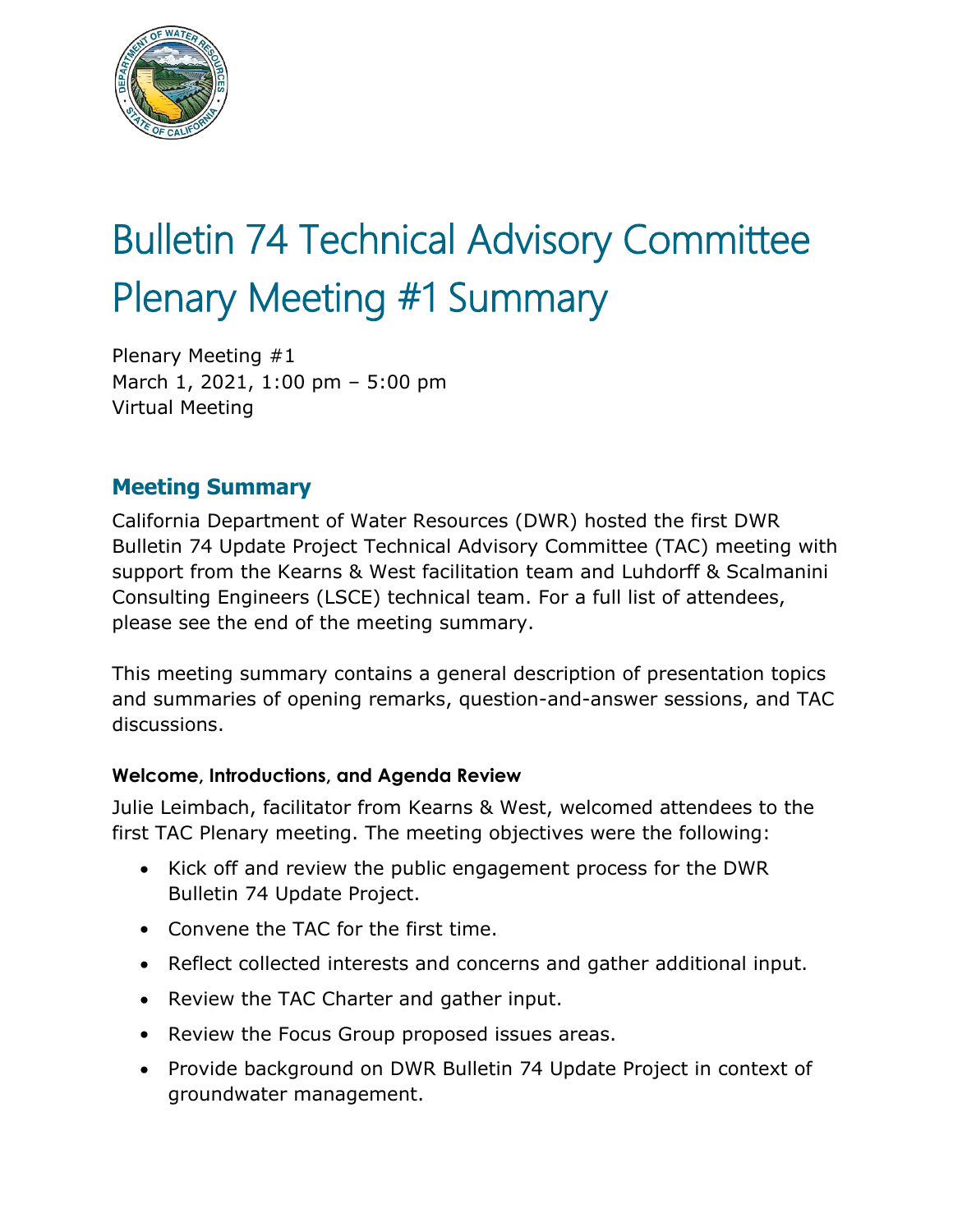The TAC members answered the following two poll questions:

- Where are you Zooming in from?
- What sector do you represent?

# **Opening Remarks**

Kamyar Guivetchi, DWR Manager, Division of Planning, thanked TAC members for donating their time and bringing a broad diversity of expertise and experience. He noted that, unlike past well standard update efforts, DWR is fully resourced to complete this update process. The Bulletin 74 Well Standards Update Project is included in both DWR's Strategic Plan, in the Sustainable Groundwater Management Office strategic guidance, as well as the California Water Resilience Portfolio. The project will also improve the consistency among the well standards and merge the multiple update processes.

The TAC's work will inform the creation of a public review draft, which will provide an opportunity for more input. This will all be important in creating standards that are effective and prevent the contamination of our water resources, a key ingredient in ensuring we have sustainable groundwater resources.

# **DWR Well Standards within the Groundwater Context**

Vicki Kretsinger Grabert, LSCE President and Senior Principal Hydrologist, and Carl Hauge, Retired DWR Chief Hydrogeologist, presented on DWR Bulletin 74: California Well Standards (Well Standards) within the groundwater context.

Kretsinger Grabert presented on the following topics:

- DWR Bulletin 74 Update Project vision and mandate
- Other groundwater quality protection laws and programs
- Coordination between water quality programs
- Well structures as potential conduits for contaminants.
- Importance of TAC contributions

Hauge presented on the history of groundwater management and regulations and how they relate to the DWR Bulletin 74 Update Project. He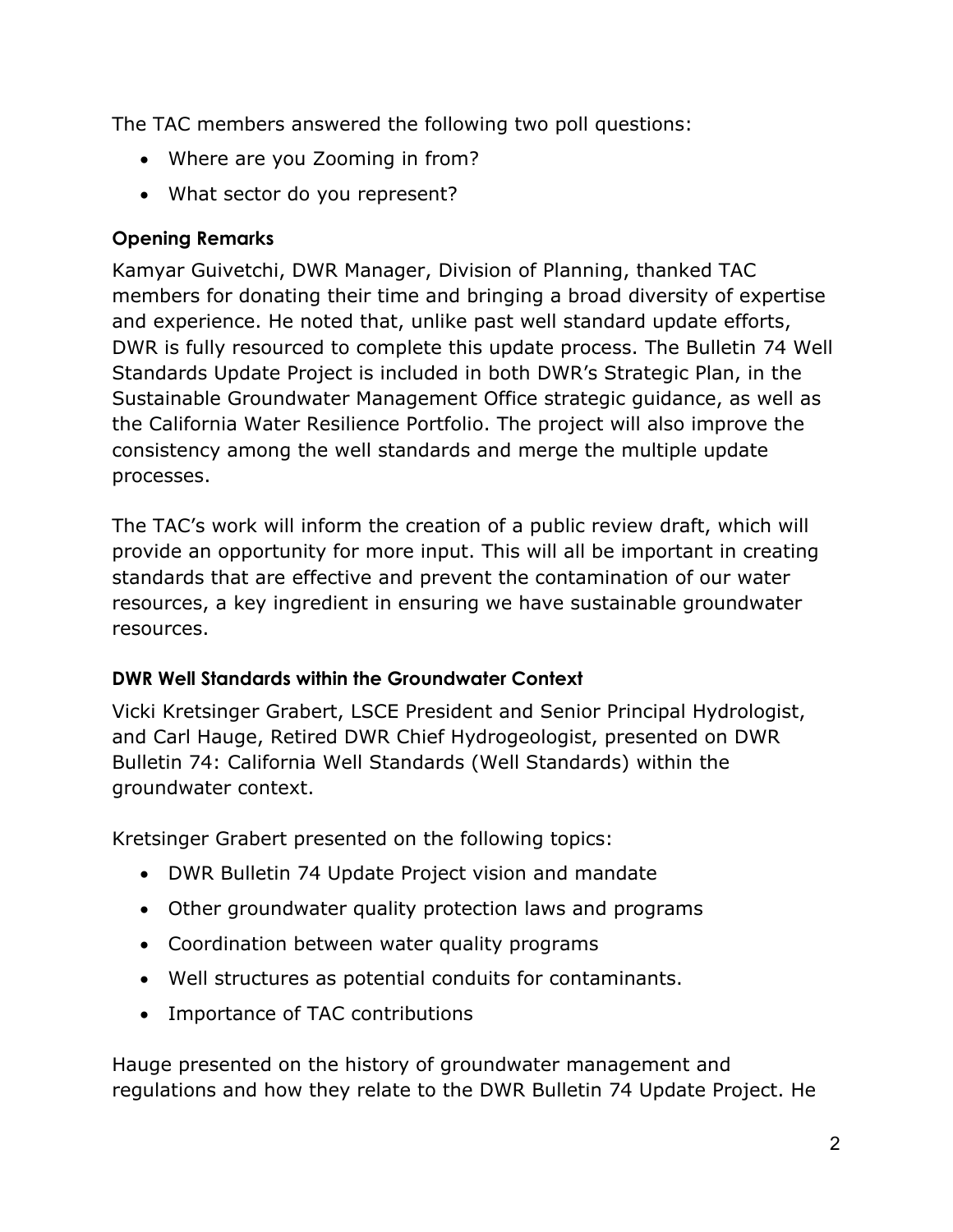provided an overview of the following topics:

- Chronology of authorization for well standards
- Which issues are not included in well standards
- Minimum statewide standards
- The State Water Resources Control Board (SWRCB) Model Well Ordinance
- Other agencies with well standards
- Importance of preventing groundwater contamination

# **State Water Resources Control Board Model Well Ordinance Process**

John Borkovich, SWRCB Groundwater Monitoring Section Chief with the Division of Water Quality, presented on the Model Well Ordinance Process and noted the following:

- The SWRCB and Regional Water Boards, collectively referred to as the Water Boards, have assembled a team for this process, including staff from the Division of Water Quality, Division of Drinking Water, the Groundwater Ambient Monitoring and Assessment (GAMA) Program, as well the Regional Water Boards.
- The Water Boards will update the Model Well Ordinance 12-16 months after the conclusion of the DWR Bulletin 74 Update Project.
- The process will include SWRCB approval and submittal to the Office of Administrative Law.

# **DWR Well Standards Vision and Plan**

Julie Haas, DWR Senior Engineer and Project Manager for the DWR Bulletin 74 Update Project, presented on the project vision and plan. She covered the following:

- History of stakeholder engagement in developing well standards
- DWR Bulletin 74 Update Project Team Composition
- TAC Purpose, Process, Schedule, Focus Groups, and Selection Process

Technical Advisory Group members then answered a series of questions about what was in and out of scope for the DWR Bulletin 74 Update Project.

Haas then reviewed the Project Vision and Guiding Principles.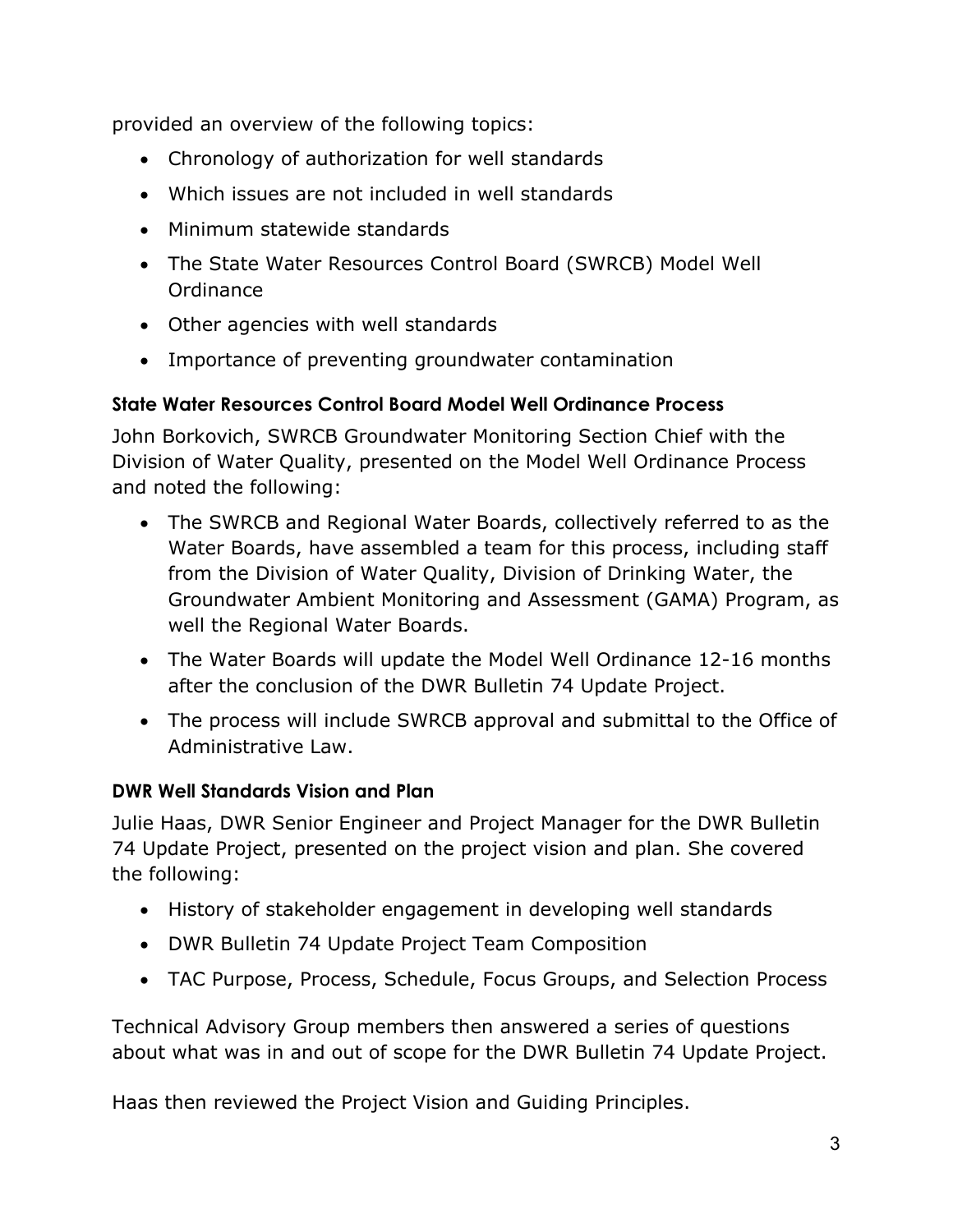# **TAC Interest Survey Results**

Leimbach presented the results of the TAC Interest Survey, which was filled out by prospective TAC members. Over 100 applicants representing a diversity of sectors responded to the survey. Leimbach presented a highlevel summary of the interests submitted by TAC applicants.

# **Break**

# **Question and Answer Session**

Below is a summary of questions and comments on the proceeding section and the responses from the project team.

- Question (Q): When will the Draft (Geothermal Heat Exchange Well) Well Standards be made available for TAC members to review?
	- $\circ$  Answer (A): DWR has prepared an Administrative Draft of the Geothermal Heat Exchange Well Standards, however it is not releasing it yet, because it may be revised based on input collected during the Phase 1 Focus Groups (March – June 2021). Phase 1 Focus Groups are primarily reviewing current bulletins and research and gathering information and input. Phase 2 Focus Group members will be reviewing draft sections of the Well Standards, including the Draft GHEW Standards. The Updated Well Standards are scheduled to be released for Public Review by Fall 2022.
- Q: How long will TAC members have to review materials before Focus Group Meetings?
	- o A: Focus Group members should review the Focus Group Syllabus, which includes a guide to important reference materials and watch the pre-recorded Preview Webinar. The Syllabus will be sent out 3-4 weeks before the first meeting of each Focus Group and the prerecorded Preview Webinar will be sent out 1 week before the first Focus Group meeting.
- Q: The Guiding Principles mention that DWR will use discretionary language in the Updated Well Standards when there is good reason to do so: Is it DWR's objective to set the level of discretion such that CEQA review is not triggered?
	- $\circ$  A: No, that is not our objective. DWR's objective is to prepare standards that are protective of groundwater quality. As noted in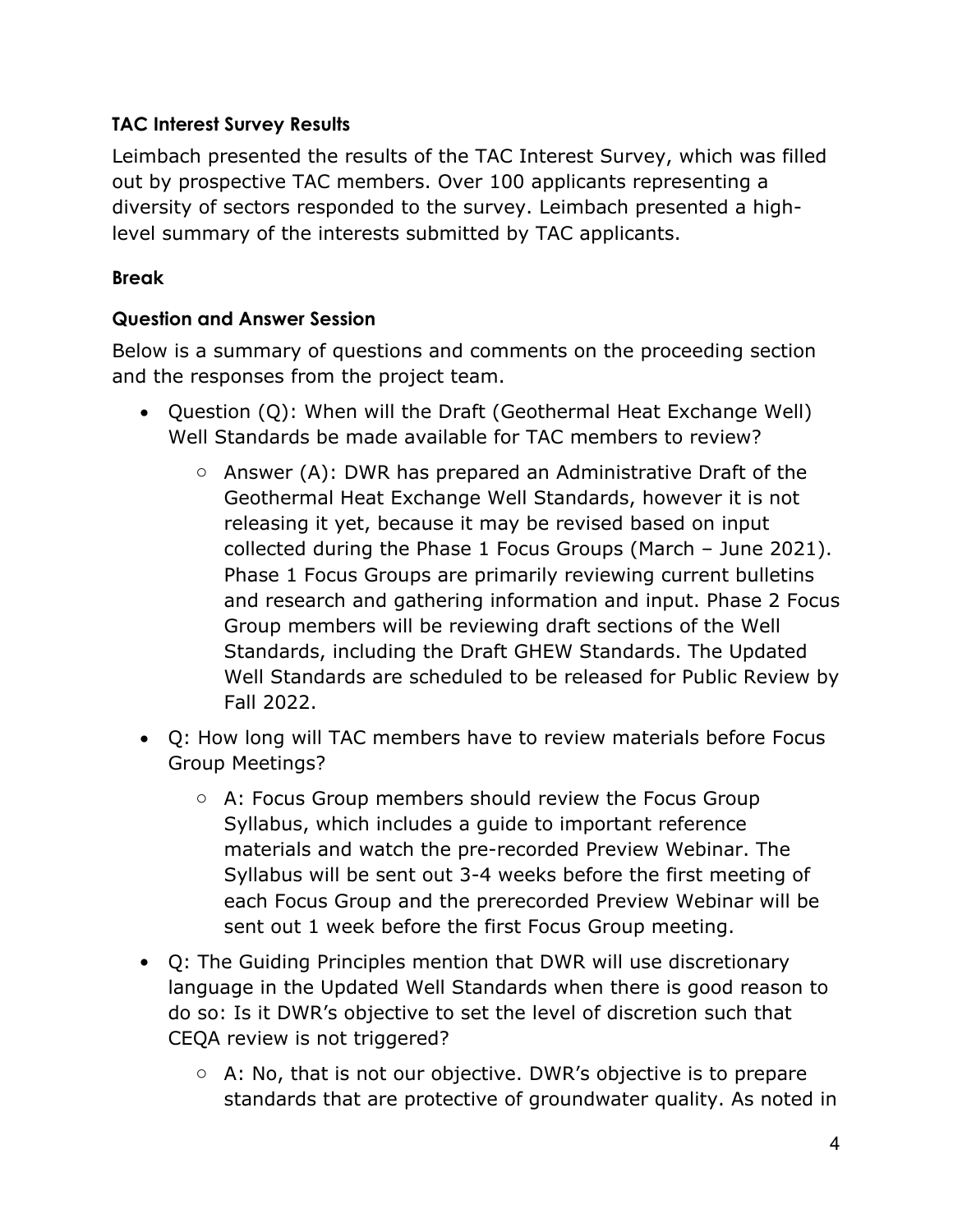the Guiding Principle, discretion has been built in intentionality because there is so much variability with each well. Local enforcing agencies are given flexibility in implementing the standards. DWR is aware that vague language can make the standards difficult to interpret and enforce. So, we will be revisiting language in the Well Standards in consideration of what will be protective and enforceable.

## **TAC Charter & TAC Process Goals and Rules**

Leimbach reviewed the TAC Charter and provided an overview of TAC purpose, roles and responsibilities, and schedule. She highlighted the following key points:

- The TAC will support DWR in an advisory capacity.
	- o The TAC will provide input to DWR to develop updated Well Standards that are enforceable, protective, and based on the current state of knowledge and best practices.
	- o DWR has final authority over the Updated Well Standards, which will be submitted to the State Water Resources Control Board for adoption into a Statewide Model Well Ordinance.
- The TAC will meet in two phases, which will be followed by the Public Review period. The [meeting schedule](https://cadwr.box.com/s/9rqsors9zv8c703qcv0j0aghsvox01z2) has been posted to the TAC Box site.
	- o Meeting materials for the TAC Plenary will be provided at least 1 week in advance.
	- o Syllabus for Focus Groups will be sent out 3-4 weeks before the first meeting of each Focus Group and the prerecorded Preview Webinar will be sent out 1 week before the first Focus Group meeting.
	- o Summaries for each meeting will be available 2 weeks following each TAC Plenary and Focus Group meeting.
	- o Focus Groups will be the primary forum for providing input and discussing key unresolved issues.
	- TAC members are invited to observe any Focus Group meetings via the live stream link.
	- o Primary and Alternate Focus Group members should coordinate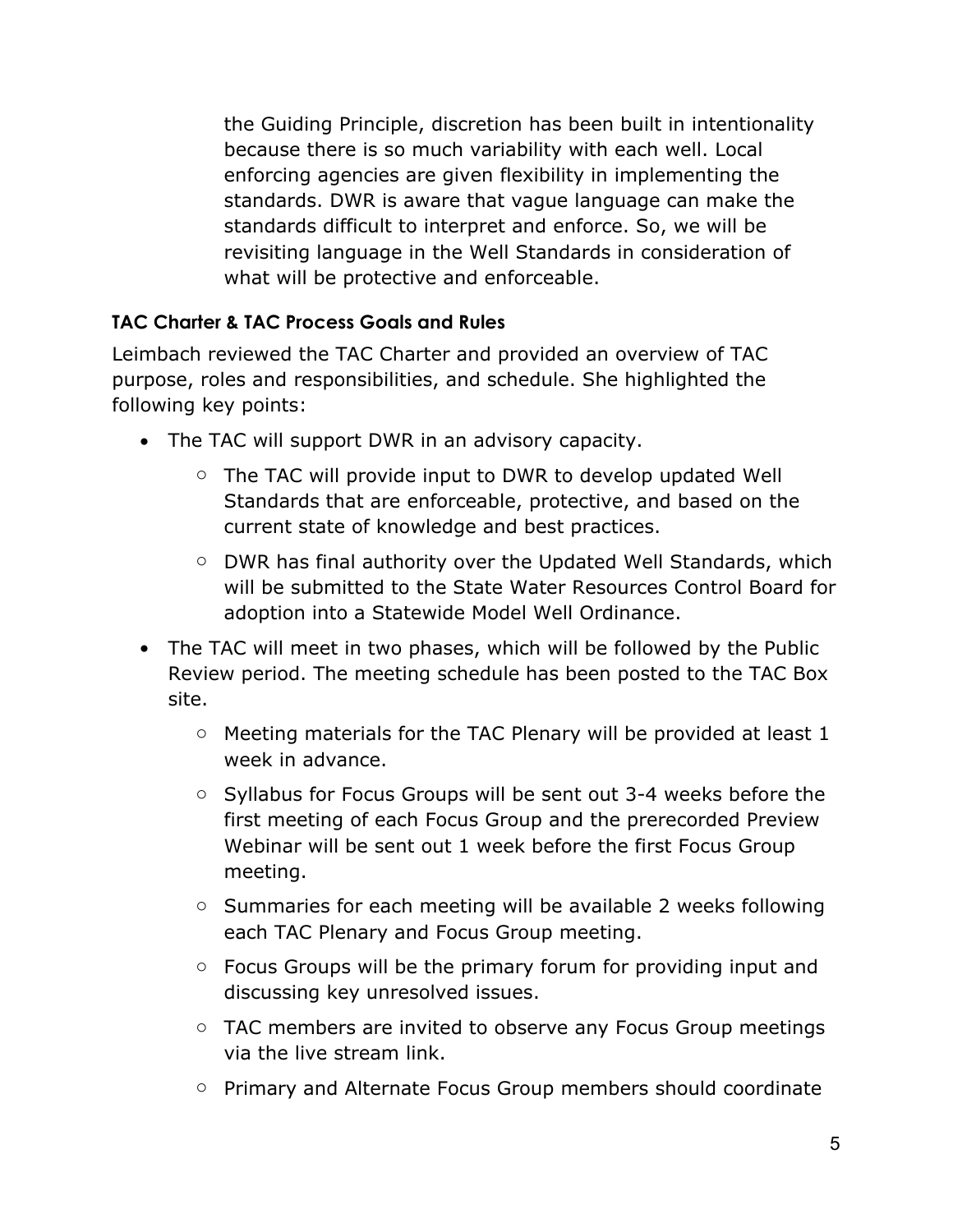on attending meetings and sharing information.

- TAC members are expected to:
	- o Prepare for and attend all TAC Plenary and Focus Group meetings.
	- o Each Focus Group will be provided with a Meeting Syllabus which outlines key unresolved issues, discussion questions, and the reading materials and videos that have been posted to the Focus Group Box folder.
	- o Collect input from and disseminate information to constituents.
	- o Identify areas of uncertainty in the Well Standards.
	- o Provide written feedback when requested.
	- $\circ$  Contribute to a rich discussion, research additional information, and learn about other TAC member interests. Consensus is not expected amongst TAC members.
- TAC Process Guiding Principles
- TAC Ground rules
- Guidelines for External Communications

#### **Focus Groups and Issue Areas Overview**

Till Angermann, LSCE Principal Hydrogeologist, gave an overview of the topics that will be covered in the first two Focus Groups:

- Sealing Materials & Placement Focus Group Topics:
	- o Sealing Material Selection
	- o Radial Thickness of Seal
	- o Maximum Aggregate Size for Cement-Based Sealing Material
	- o Verification of Seal Placement
	- o Provisions to Allow Alternate Sealing Materials
- Water Well Siting & Design Focus Group Topics:
	- o Sealing Material Selection
	- o Radial Thickness of Seal
	- o Maximum Aggregate Size for Cement-Based Sealing Material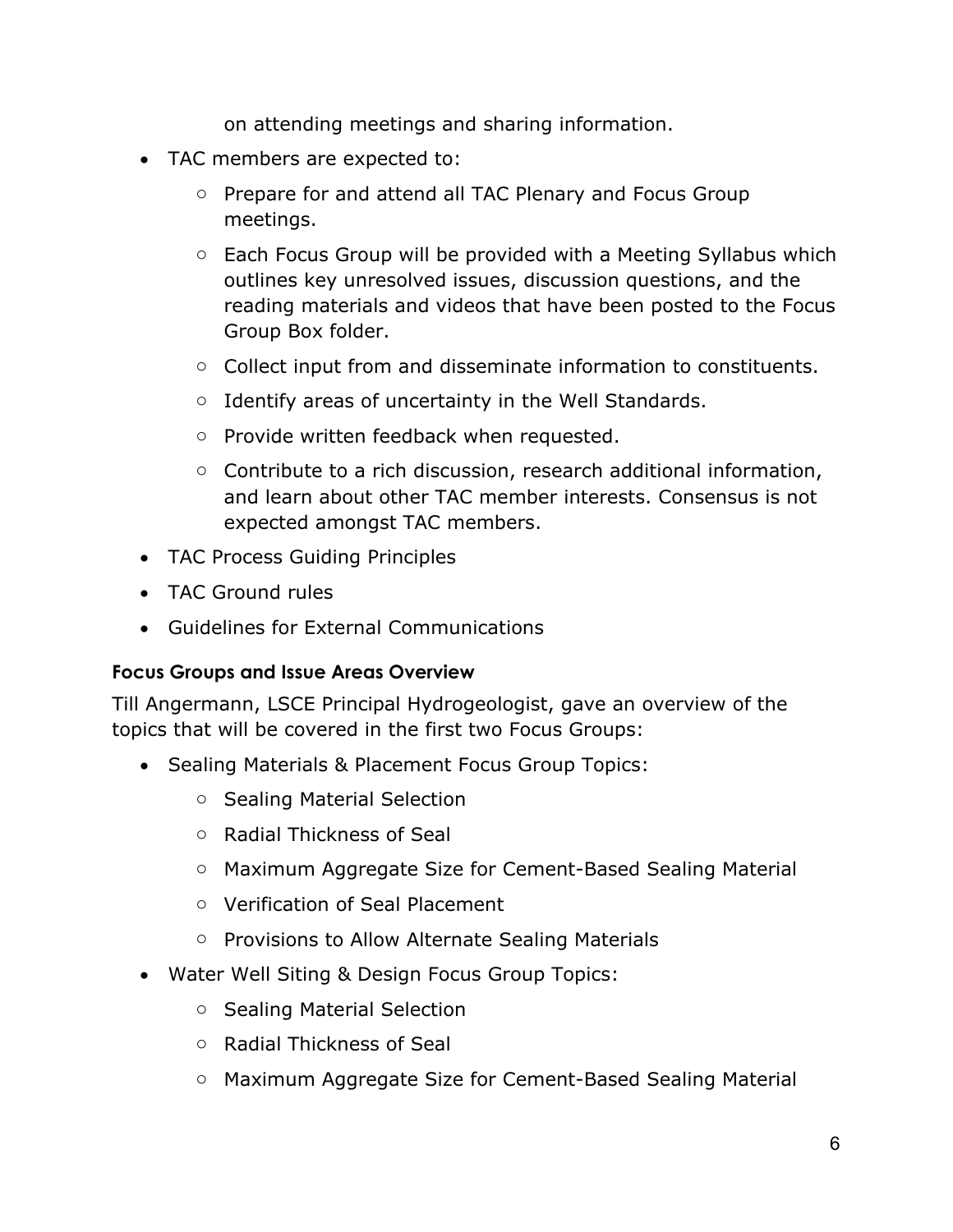- o Verification of Seal Placement
- o Provisions to Allow Alternate Sealing Materials

# **TAC Charter Breakout and Report-Out**

The Technical Advisory Committee split into breakout groups to discuss questions and comments about the charter.

Leimbach reported on some of the questions and comments from the TAC Charter breakout sessions. Below is a summary of questions, comments, and responses.

General Comments

- Some TAC members were ready to approve the Charter.
- The Charter is well organized.
- Meeting summaries will be useful for the TAC members.

Focus Group Structure

- Q: Why are there five Focus Groups in the Phase 1 and four Focus Groups in Phase 2?
	- o A: TAC members have not been assigned to the same number of Focus Groups. Focus Groups vary in size and composition due to different needs for sector representation and varying levels of interest.
- Q: What will the meeting structure of Focus Groups be?
	- o A: Julie Leimbach will facilitate the Focus Groups and Julie Haas will synthesize and reflect back comments received during the meetings. Till Angermann and Scott Lewis will actively participate in the meetings.
- Q: How will DWR ensure that all ideas are heard?
	- o A: DWR has intentionally made Focus Groups small enough to encourage discussion and representative of multiple sectors. The facilitator also has the responsibility to ensure all ideas are heard and documented.
- Q: How will we capture topics that fall outside of the scope of the Focus Group and TAC meetings? Will we keep a parking lot of topics?
	- $\circ$  A: DWR plans to develop a white paper with outstanding questions and recommended areas for future research. DWR will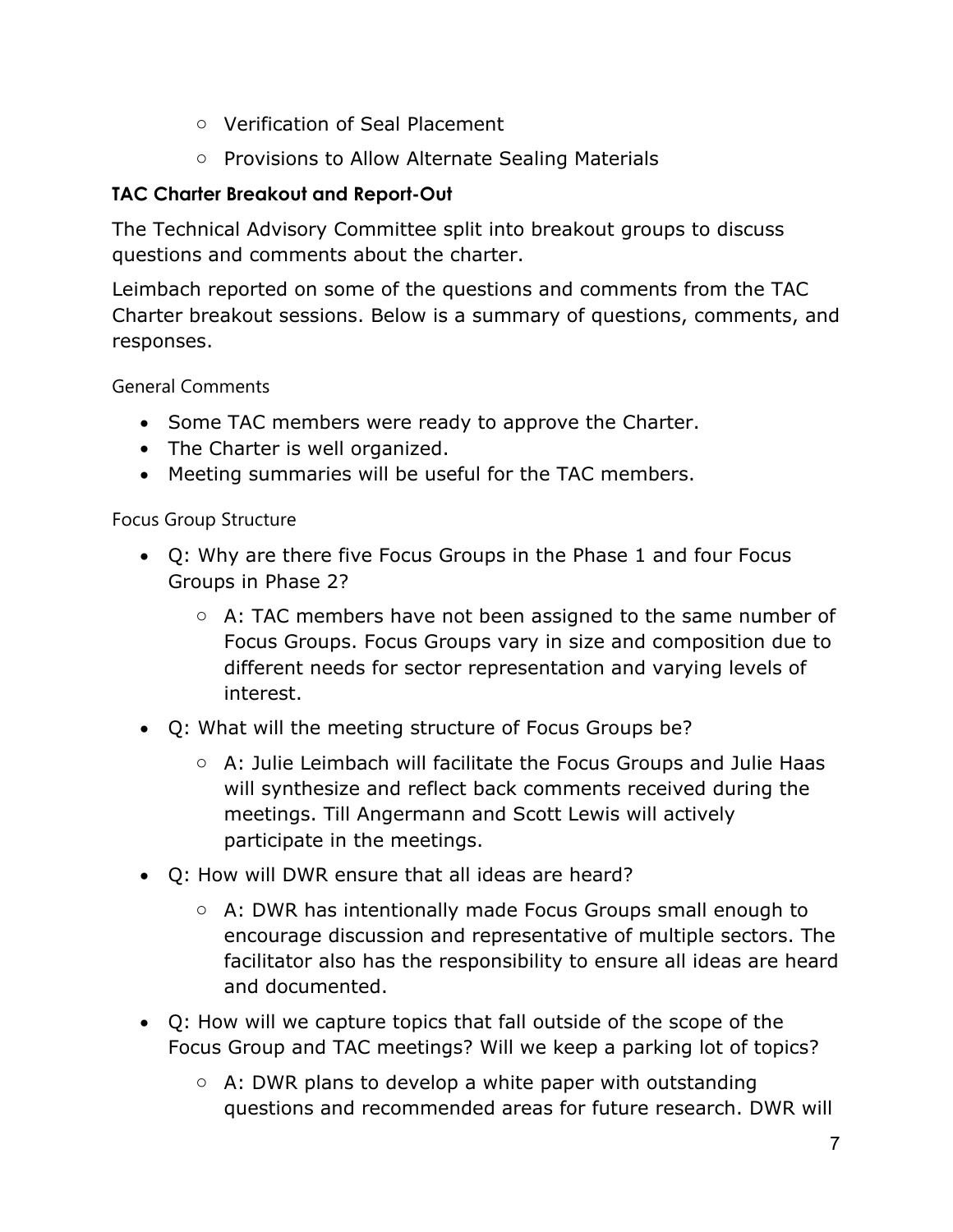consider using a "parking lot" to capture additional TAC input for this white paper.

- Q: How will consensus be documented?
	- o A: The TAC is not expected to reach consensus. DWR will consider all input from TAC members and document areas of agreement and divergence.
- Q: Will any of these meetings be conducted in person?
	- o A: Currently, all meetings have been planned as virtual meetings. The project team will consider in-person meetings if conditions improve.
- Q: When are different Focus Groups meeting?
	- $\circ$  A: The TAC and Focus Group meeting schedule is posted on the TAC Box Site.

Focus Group Members: Primaries and Alternates

- Q: Can TAC members attend different Focus Groups?
	- o A: TAC members can observe any Focus Group meeting via the YouTube live stream. If appropriate, TAC members are encouraged to coordinate with primary or alternate Focus Group members as well. In the interest of promoting equitable and productive discussions, TAC members will not be able to change Focus Group assignments.
- Q: How do observers access materials for the Focus Group meetings?
	- o A: Through the TAC Box Site via the link emailed to them. The Box link can be shared with individuals or groups but should not be posted to a website.
- Q: Where is the list of Focus Group primary and alternate members?
	- $\circ$  A: The roster for each Focus Group is on the Box site. These rosters will be updated shortly to reflect some recent changes to the TAC and Focus Groups.
- Q: If Focus Group members cannot attend a Focus Group meeting, can they assign their own alternates?
	- $\circ$  A: Focus Group members should notify the facilitation team if they cannot attend a meeting. The project team may first ask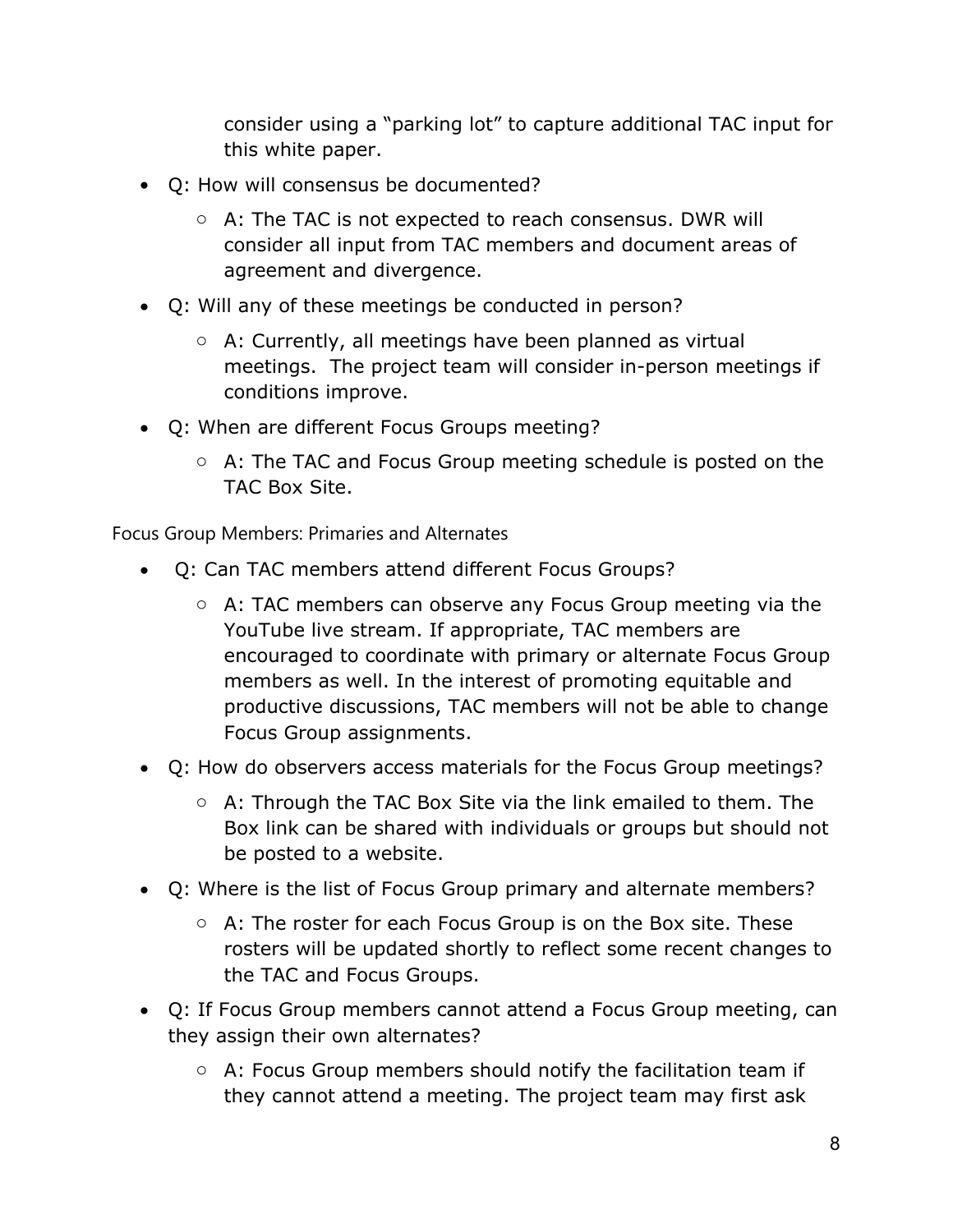another TAC member to serve as an alternate.

- Q: How do alternates watch Focus Group meetings?
	- $\circ$  A: If the primary member is attending the meeting, then alternates can watch via the YouTube live stream. It is important that only the primary or the alternate member attends the meeting to keep the Focus Groups small enough for productive discussions and avoid overrepresentation from any particular group.

## **Materials**

- Q: Do the Focus Group meeting materials include the Draft Well Standards?
	- $\circ$  A: The Administrative Draft will not be available for review in Phase 1. The meeting materials include a syllabus with background information and discussion questions. Portions of the Administrative Draft language may be available for review by the Focus Groups in Phase 2. The DWR Project Team will consider the input from Phase 2 Focus Groups as it prepares the Public Review Draft.
- Q: Will there be action items for the Focus Groups?
	- o A: Focus Group meetings may result in action items. For example, if Focus Group members identify new information or research, then there may be an action item for the Focus Group to share this information.
- Q: How do Focus Group members share additional reference material?
	- o A: Focus Group members are invited to send additional reference material to Julie Haas or the Kearns & West Facilitation Team so that DWR can consider sharing with the rest of the Focus Group.

External Communications & Livestream YouTube

- Q: How is it possible to avoid having information sent to the media?
	- o A: TAC members are asked to refrain from providing materials to the media so that views or perspectives are not attributed to other TAC members in the media out of context. The links to the Focus Groups materials and YouTube live streams are available to any interested party upon request.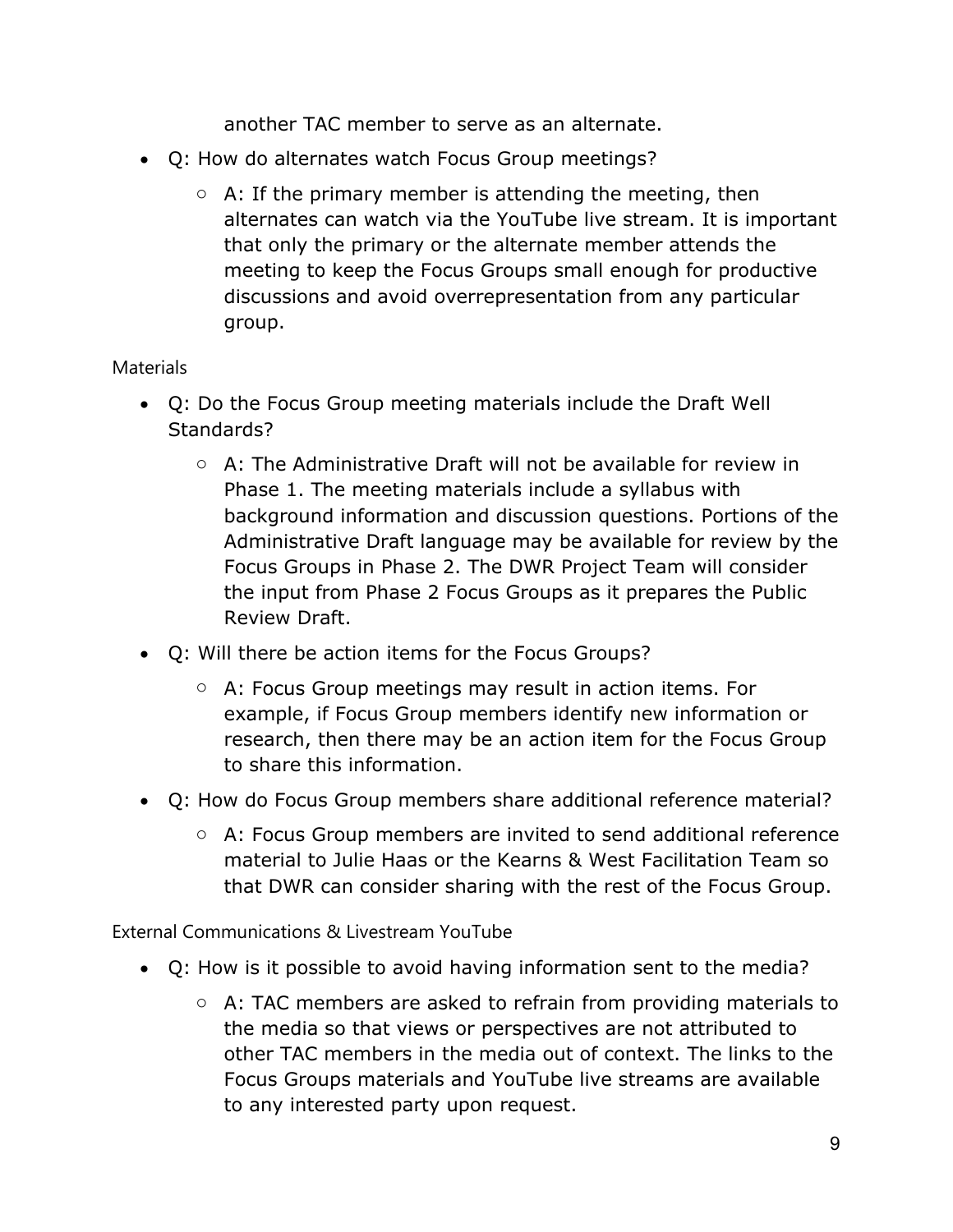- Q: Will the recordings of the TAC and Focus Group meeting live streams be made available for viewing?
	- o A: TAC Plenary and Focus Group meetings will be live streamed on YouTube. The recordings will not be shared publicly and will only be used for notetaking purposes.

Draft Well Standards

- Q: Will DWR provide the rationale for any reduction in the explanatory language in the Updated Well Standards?
	- o A: The Project Team is reducing explanatory language because DWR has received feedback asking to make the Well Standards language more concise. DWR will provide succinct documentation to explain the basis for these changes.
- Q: Will there be opportunities to review takeaways before the Updated Draft are developed?
	- o A: At the end of each Focus Group meeting, the Kearns & West Facilitation Team will distribute high level meeting summaries, including takeaways. Focus Group members are invited to email the Facilitation Team if any key takeaways are missing from the summaries.

Model Well Ordinance Process

- Q: How will the Water Boards conduct outreach for the Model Well Ordinance process?
	- $\circ$  A: There will be a public process, including opportunities to provide comment. It will be important to work through the chain of command for comments, which may be limited to supervisors and senior district engineers. The exact opportunities for outreach and input are still to be determined.

Questions Not Addressed During the Meeting

The following question was not answered in the meeting, but a response was prepared for this summary.

- Q: What is the deliverable of the TAC process?
	- o A: DWR will consider input form The TAC to produce a Public Review Draft. TAC members themselves will not produce a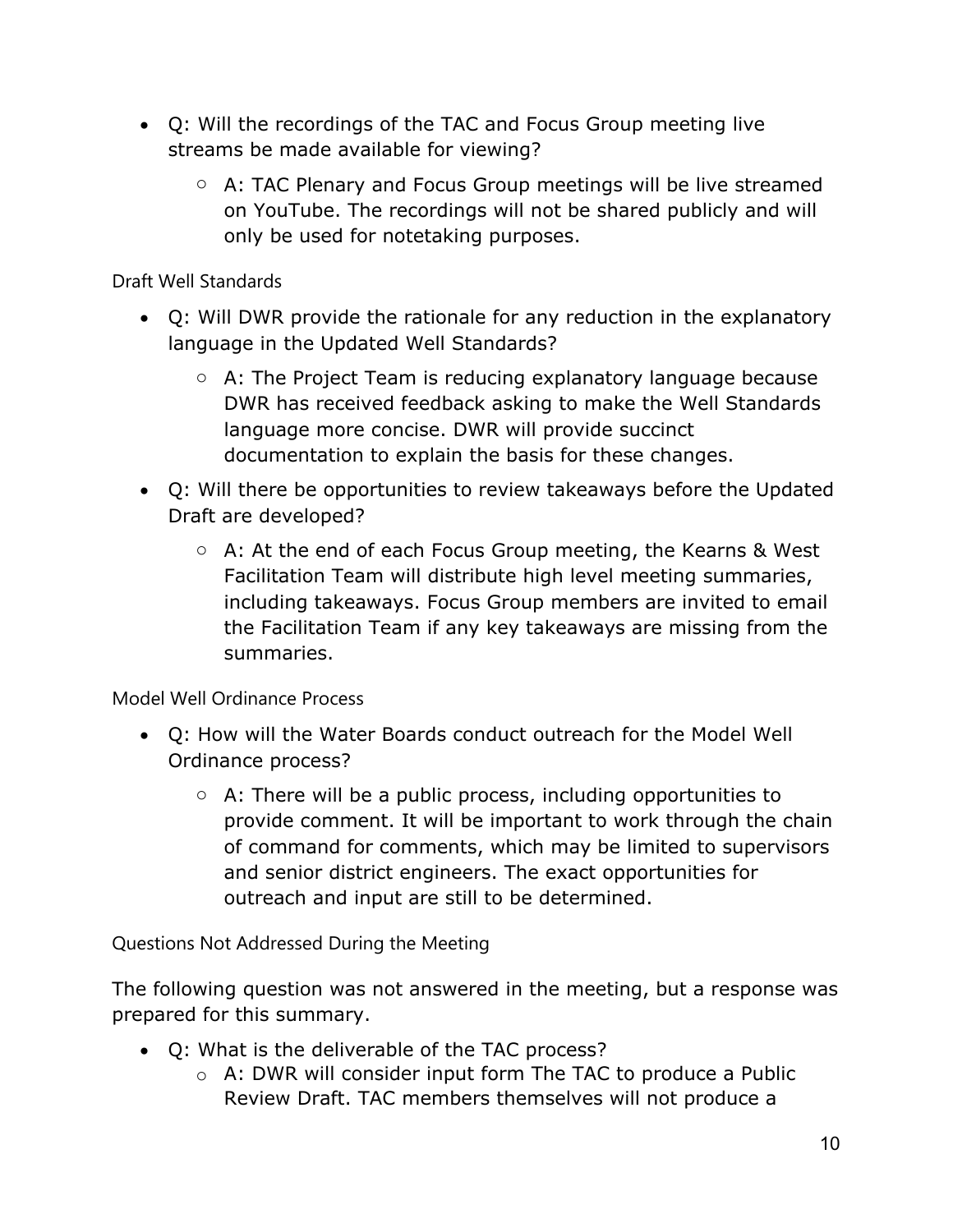deliverable. As stated in the Charter, "DWR may request written feedback on draft content during the TAC process, however, as a rule, all input should be provided during the TAC Focus Group meetings."

#### **Review Next Steps & Action Items**

Leimbach thanked everyone for attending and closed the meeting.

Next Plenary TAC Meeting: Monday, June 21, 2021, 1:00 – 5:00 PM

# **Attendance**

\*Denotes California Groundwater Association Representative +Denotes California Conference of Environmental Health Directors Representative #Denotes Groundwater Resources Association of California Representative

## **Technical Advisory Committee**

- David Abbott, Consulting Geologist\*
- David Alaniz, San Bernardino County Department of Public Health+
- Ed Anderson, Baroid Industrial Drilling Products
- Juan Anzora, Orange County Health Agency
- Chris Beegan, State Water Resources Control Board
- Dana Booth, Sacramento County
- Jim Brookshire, Roadrunner Drilling & Pump Co., Inc.
- Kevin Brown, State Water Resources Control Board
- Aaron Button, State Water

Resources Control Board

- Alexandra Calderon, San Bernardino County Department of Public Health+
- Bill Cameron, Valley Water
- Kassy Chauhan, Fresno Irrigation District/North Kings Groundwater Sustainability Agency
- Tom Christopherson, Groundwater Solutions Group LLC
- Chris Coppinger, Geoscience Support Services Inc.
- Bill De Jong, Torrent Resources
- Bill DeBoer, Montgomery and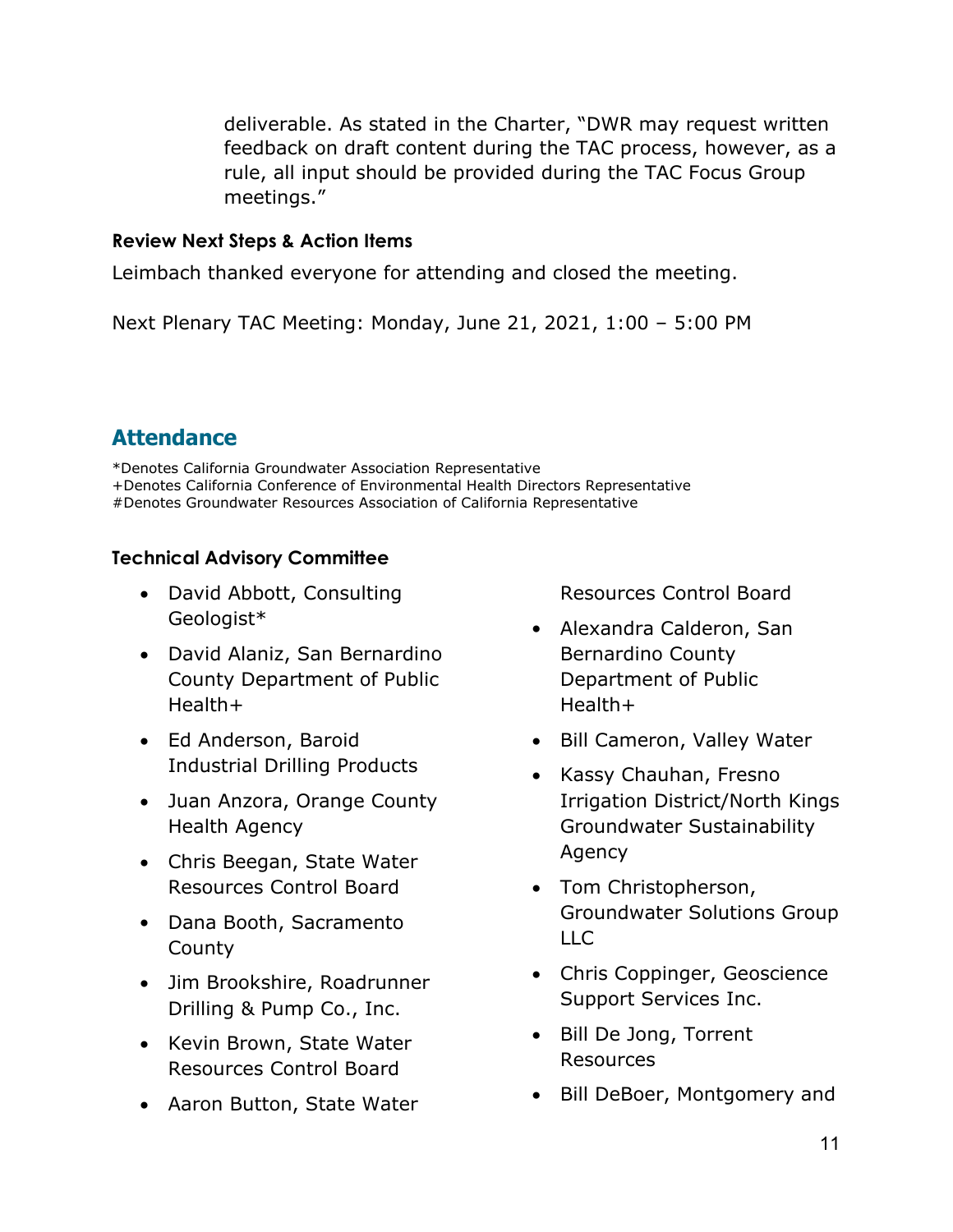Associates#

- Randy Dockery, Gregg Drilling LLC
- Mike Duffy, Valley Water
- Adrienne Ellsaesser, Blackwater Consulting Engineers, Inc.
- Larry Ernst, Affinity Engineering
- David Field, Orange County Water District
- Jim Finegan, Kleinfelder, Inc.
- Dave Fulton, Diamond Well Drilling
- Jacob Gallagher, Ellingson-DTD
- Christopher Guerre, CA Department of Toxic Substances Control
- Thomas Henderson, Eastern Municipal Water District
- Mark Howard, Layne Christensen Company
- Erin Huang, Jacobs
- Chris Hunley, Sacramento County Environmental Management Department
- Vicki Jones, Merced County Department of Public Health+
- Misty Kaltreider, Solano County, Department of Resource Management
- Kristine Kim, Riverside County, Department of Environmental Health+
- Russell Kyle, Kyle Groundwater
- Dave Landino, Landino Drilling\*
- Bill Leever, Orange County Water District
- Mike Maggiora, Maggiora Bros. Drilling\*
- Kevin McGillicuddy, Roscoe Moss Company
- Dan McGrew, Farwest **Corrosion**
- Steve McKim, American Construction and Supply, Inc.
- Tylor McMillan, Tylor McMillan's Well Service, LLC\*
- Lisa Meline, Meline Engineering Corporation
- Mark Metzner, Greensleeves LLC
- Mike Meyer, Michael Meyer Well Consulting\*
- Michelle Myers, Alameda County Water District
- Jane Nguyen, Orange County Health Care Agency+
- Travis Pacheco, Torrent Resources
- Keith Packard, East Bay Municipal Utility District